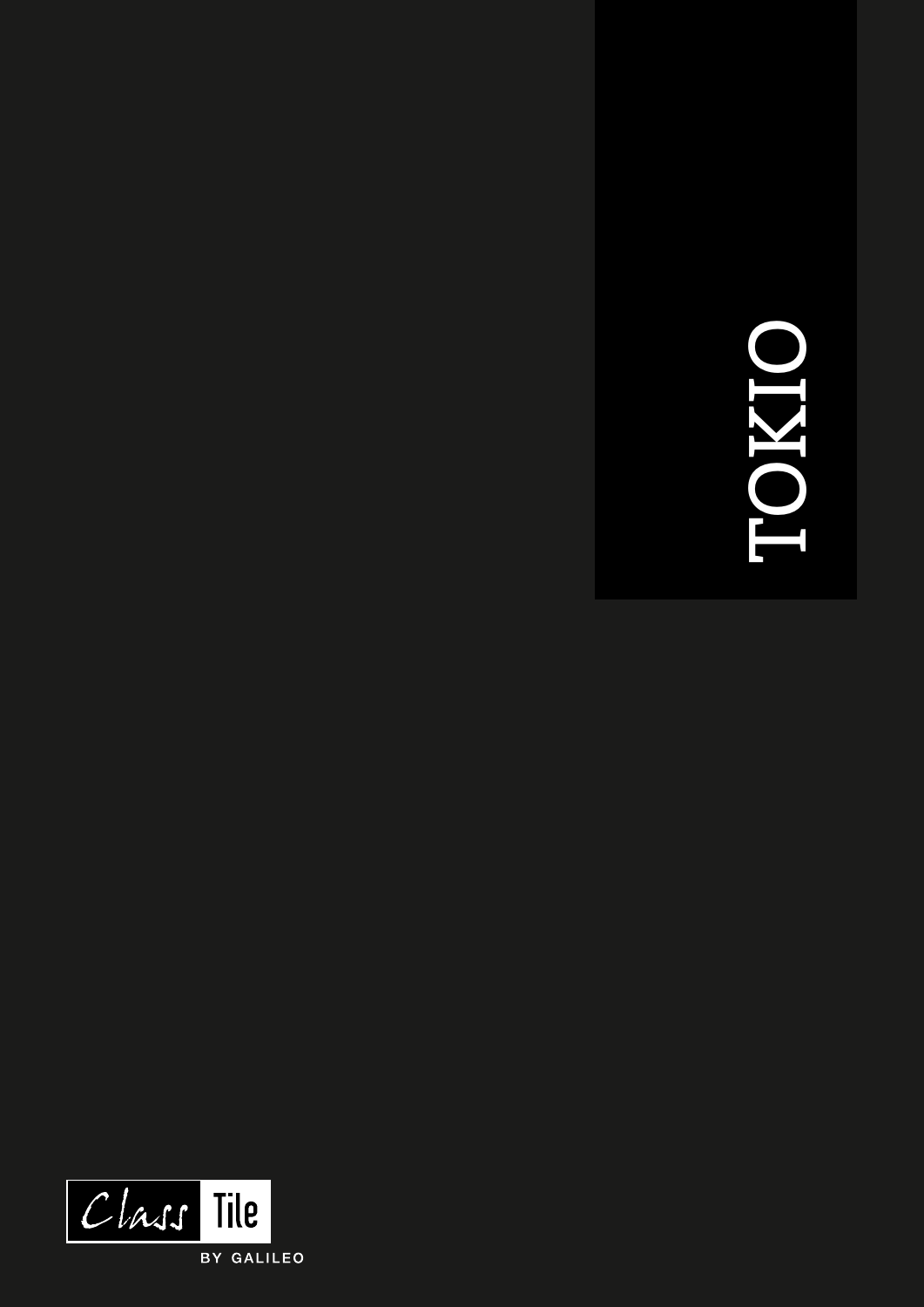

**Toni freddi e caldi con un tocco di rosso esclusivo. Una miscella contemporanea e raffinata che prende spunto dallo stile metropolitano.**

Cool and warm tones with a red finish that makes exclusive. A fine and contemporary miscellaneous that takes the idea from the metropolitan style.

Kühle und warme Farbtöne mit einem Hauch von exklusivem Rot. Ein moderner und raffinierter Mix, inspiriert vom metropolitanischen Stil.

# TOKYO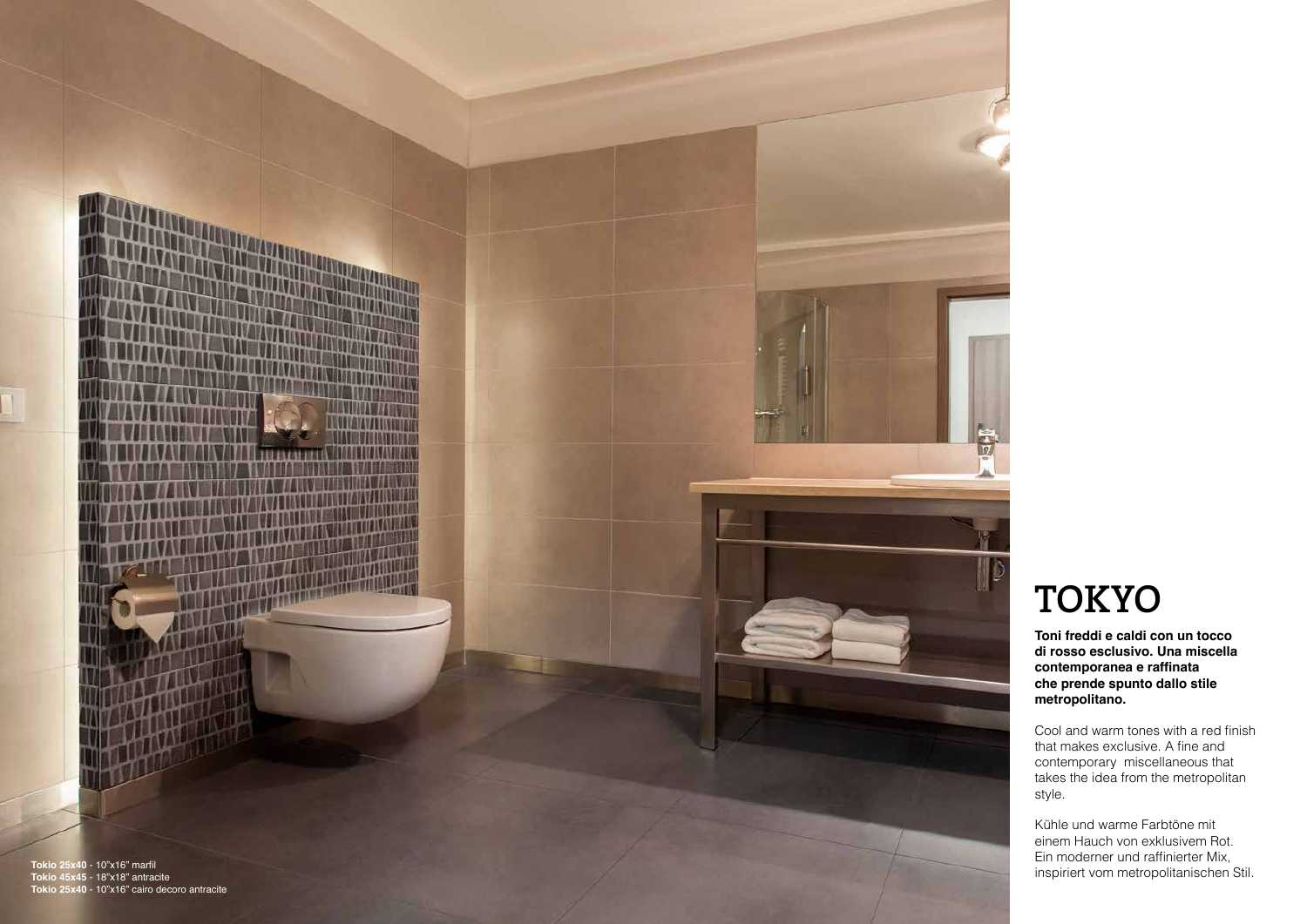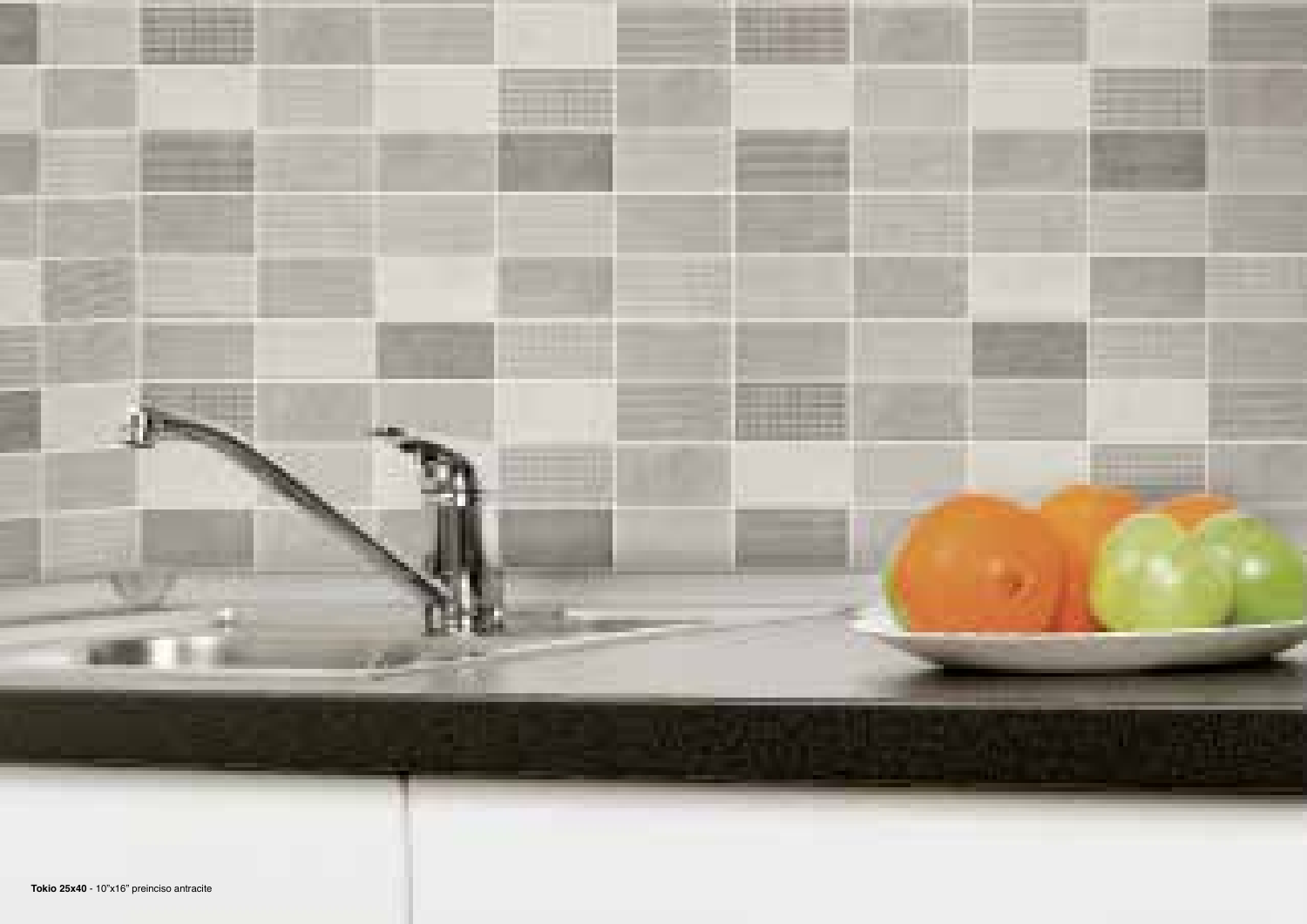BI2540TOK1100 Tokio perla 25x40 - 10"x16"



BI2540CAI190D Cairo decoro antracite 25x40 - 10"x16"



BI2540TOK1200 Tokio marfil 25x40 - 10"x16"  $\boxed{1}$ 



Tokio preinciso antracite 25x40 - 10"x16"



BI2540TOK1900 Tokio antracite | 1 25x40 - 10"x16"

BI2540CAI120D Cairo decoro marfil 25x40 - 10"x16"



54 **BI2540CAI180D** 54 Cairo decoro rosso 25x40 - 10"x16"



BI2540TOK1800 Tokio savana | 1 25x40 - 10"x16"

Tokio preinciso savana 25x40 - 10"x16"



55 **PO4545TOK1900 Tokio antracite** 55 45x45 - 18"x18"

53

54



**Comply with UNI EN 14411 All. J BIIa Group |** Conforme UNI EN 14411 All. J Gruppo BIIa | Erfüllt UNI EN 14411 All. J Gruppe BIIa

# TOKIO FORMATO . SIZE . FORMAT



 $\boxed{1}$ 

# **Coordinated flooring |** *Pavimenti coordinati | Boden kombinierbar*





PO4545TOK1700 Tokio savana 45x45 - 18"x18"



8x45 - 3,1"x18"

# **Special trims |** *Pezzi speciali | Formstücke*

| <b>Formato</b><br><b>Size I Format</b> |                        | <b>Thickness</b><br><b>Spessore</b><br>Stärke | Pz / Box<br>Stk. / Ktn | Mg / Box<br>Qm/Ktn       | Kg / Box<br>Kg / Ktn | Box / Pal<br>Ktn / Pal | Mg / Pal<br>QM / Pal | Kg / Pal<br>Kg / Pal     |
|----------------------------------------|------------------------|-----------------------------------------------|------------------------|--------------------------|----------------------|------------------------|----------------------|--------------------------|
| 25x40                                  | 10"x16"                | $\frac{1}{4}$ 9                               | 15                     | 1,50                     | 25,00                | 48                     | 72,00                | 1200                     |
| 25x40<br>decoro                        | $10"x16"$ decoro       | $\frac{1}{4}$ 9                               | 15                     | 1,50                     | 25,00                | 48                     | 72,00                | 1200                     |
| 25x40<br>preinciso                     | 10"x16" preinciso      | $\frac{1}{4}$ 9                               | 15                     | 1,50                     | 25,00                | 48                     | 72,00                | 1200                     |
| $45x45$ pav                            | 18"x18" pav            | $\frac{9}{4}$ 9,4                             |                        | 1,42                     | 27,50                | 48                     | 62,48                | 1215                     |
| 8x45<br>battiscopa                     | 3.1"x18"<br>battiscopa | $\frac{9}{4}$ 9,4                             | 15                     | $\overline{\phantom{a}}$ | 11,50                | ٠                      | ۰                    | $\overline{\phantom{a}}$ |

# 30

# **Available in all colors**

# Disponibile in tutti i colori Verfügbar in allen Farben

IMBALLI . PACKING .VERPACKUNG